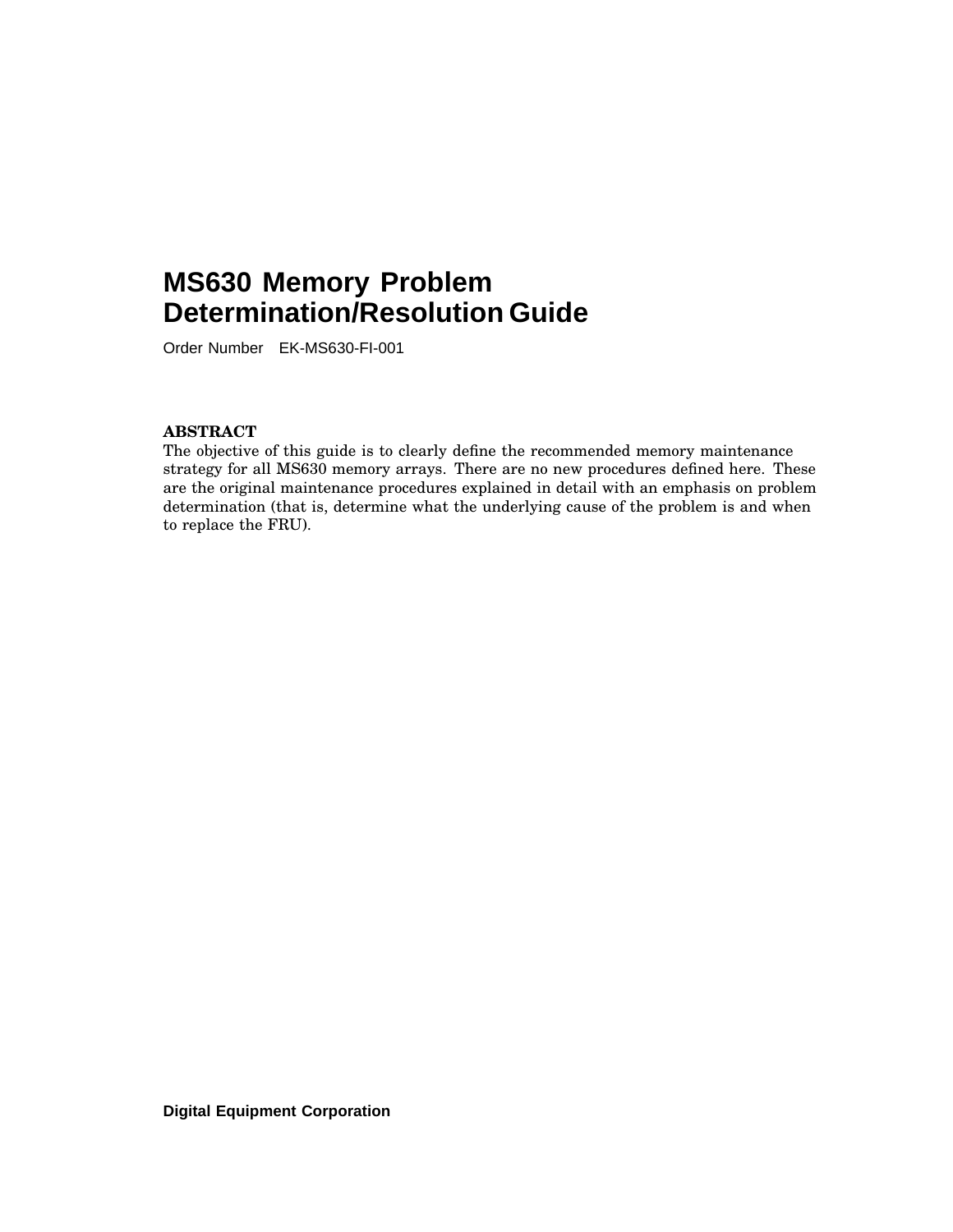#### **June, 1991**

The information in this document is subject to change without notice and should not be construed as a commitment by Digital Equipment Corporation. Digital Equipment Corporation assumes no responsibility for any errors that may appear in this document.

Possession, use, duplication, or dissemination of the software described in this documentation is authorized only pursuant to a valid written license from Digital or the third-party owner of the software copyright.

No responsibility is assumed for the use or reliability of software on equipment that is not supplied by Digital Equipment Corporation.

Copyright © Digital Equipment Corporation 1991

All Rights Reserved. Printed in U.S.A.

The following are trademarks of Digital Equipment Corporation:

MicroVAX . . . MicroVAX II . . . VMS . . . the Digital logo

This document was prepared and published by Educational Services Development and Publishing, Digital Equipment Corporation.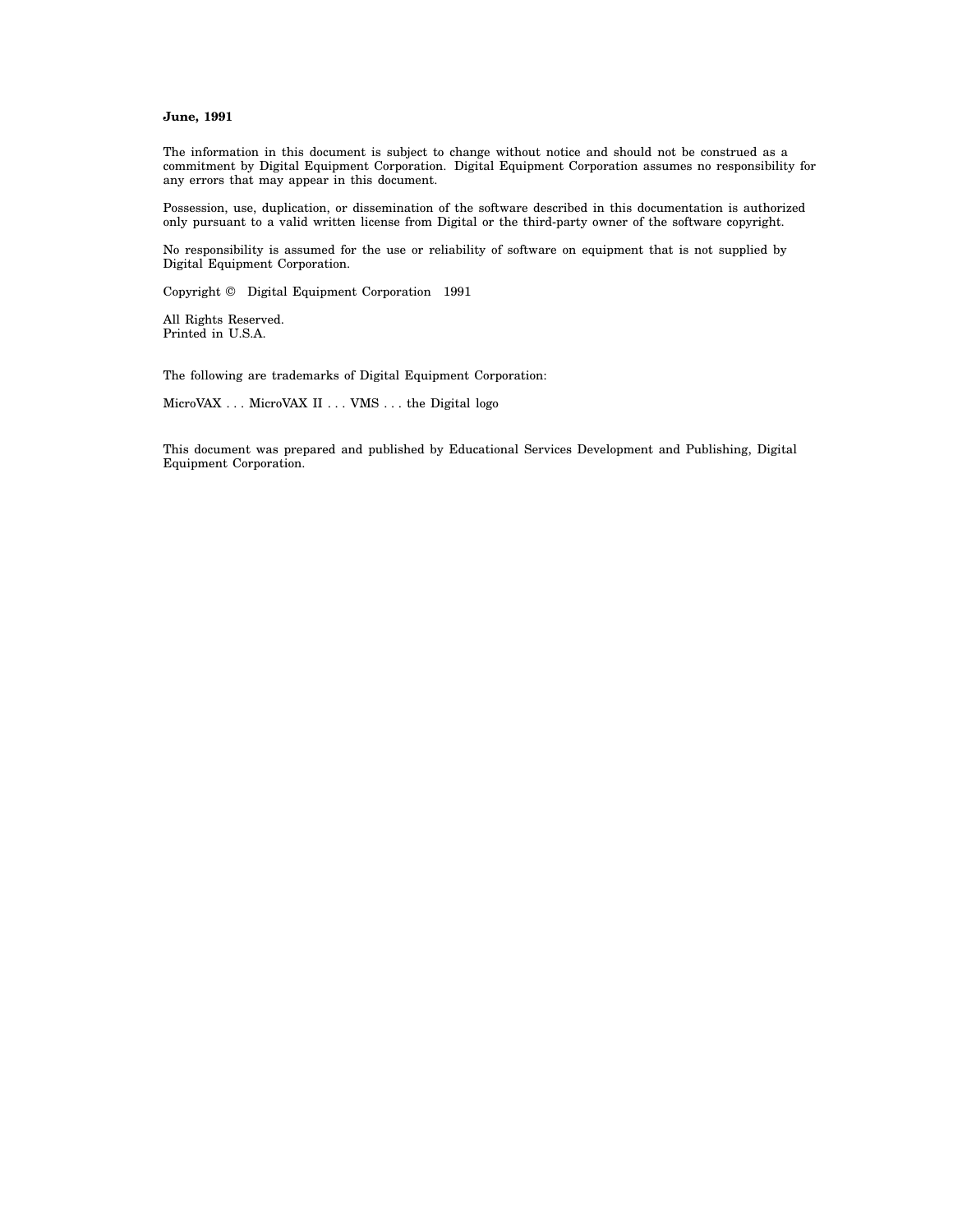# **Contents**

|                         | About This Manual                                          | $\mathbf{V}$   |
|-------------------------|------------------------------------------------------------|----------------|
| 1                       |                                                            | $\mathbf{1}$   |
| 1.1                     |                                                            | $\mathbf{1}$   |
| 1.2                     | FRU Replacement Procedures                                 | $\overline{5}$ |
| 1.3                     | Non-Conforming Material Tag                                | $\overline{5}$ |
| $\mathfrak{D}$          | $HARD$ FAULT $-$ THEORY NUMBER 1                           | 6              |
| 2.1                     |                                                            | 6              |
| 2.2                     |                                                            | 6              |
| $\mathcal{S}$           | TRANSIENT FAULT - THEORY NUMBER 2                          | $\overline{7}$ |
| 3.1                     |                                                            | 7              |
| 3.2                     |                                                            | $\overline{7}$ |
| $\overline{\mathbf{4}}$ | MULTIPLE SYMPTOM FAULT — THEORY NUMBER $3, \ldots, \ldots$ | 8              |
| 4.1                     |                                                            | 8              |
| 4.2                     |                                                            | 8              |
| 5                       | INTERMITTENT FAULT — THEORY NUMBER 4                       | 9              |
| 5.1                     |                                                            | 9              |
| 5.2                     |                                                            | 9              |
|                         |                                                            |                |

# **Glossary**

# **Figures**

## **Tables**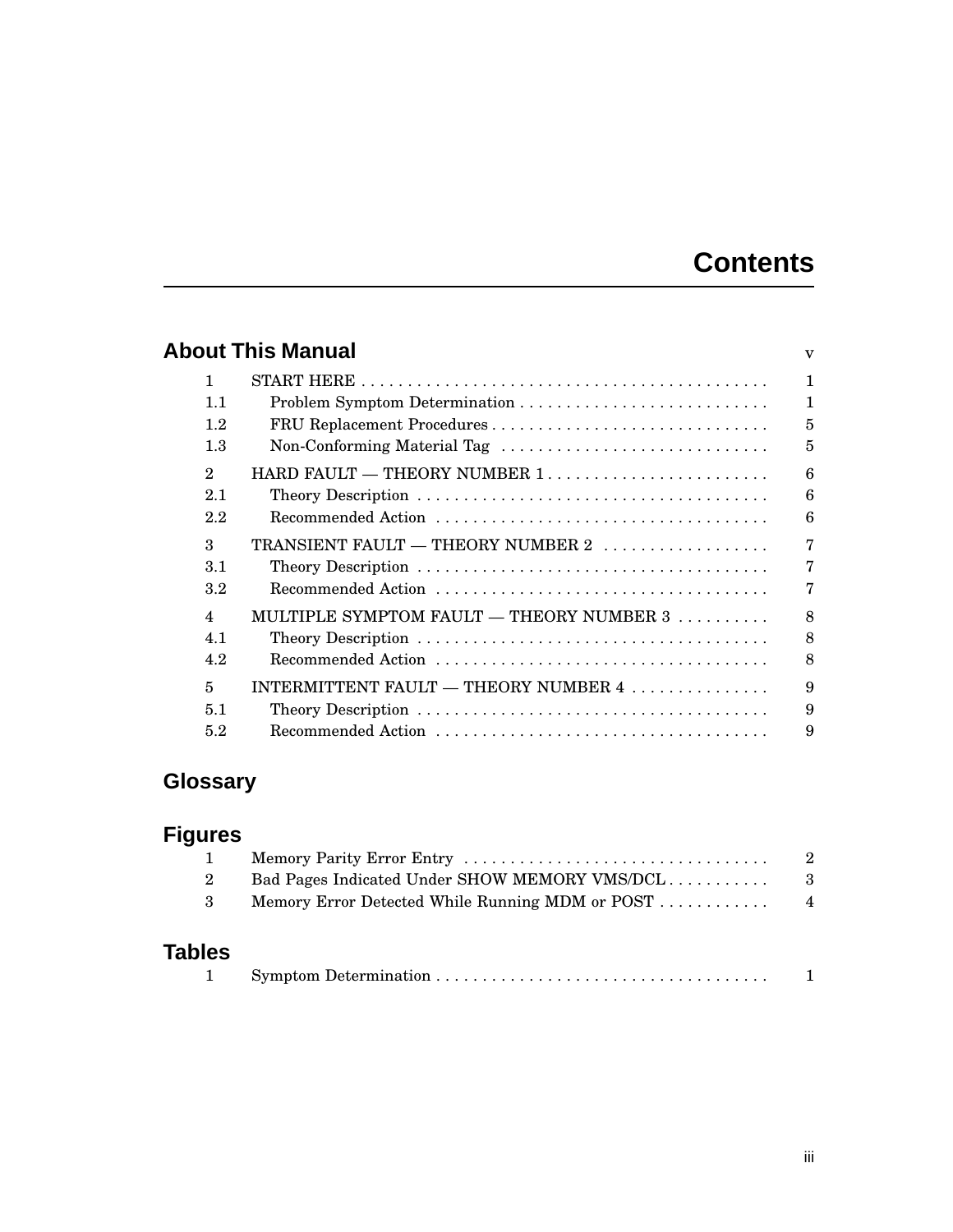# **About This Manual**

This document provides guidance in the event of a MicroVAX memory problem. To use the guide, start at Section 1, identify the problem symptom that you are experiencing, and then follow the procedures.

The procedures in this document apply to all MicroVAX II based systems and all supported memory products (1 Mbyte on-CPU memory, 1-Mbyte MS630-AA through 8- Mbyte MS630-CA). These procedures also take into account the recommended guidelines of FCO MS630-I001.

This guide assumes that the user has service knowledge of the MicroVAX system and appropriate service tools and procedures.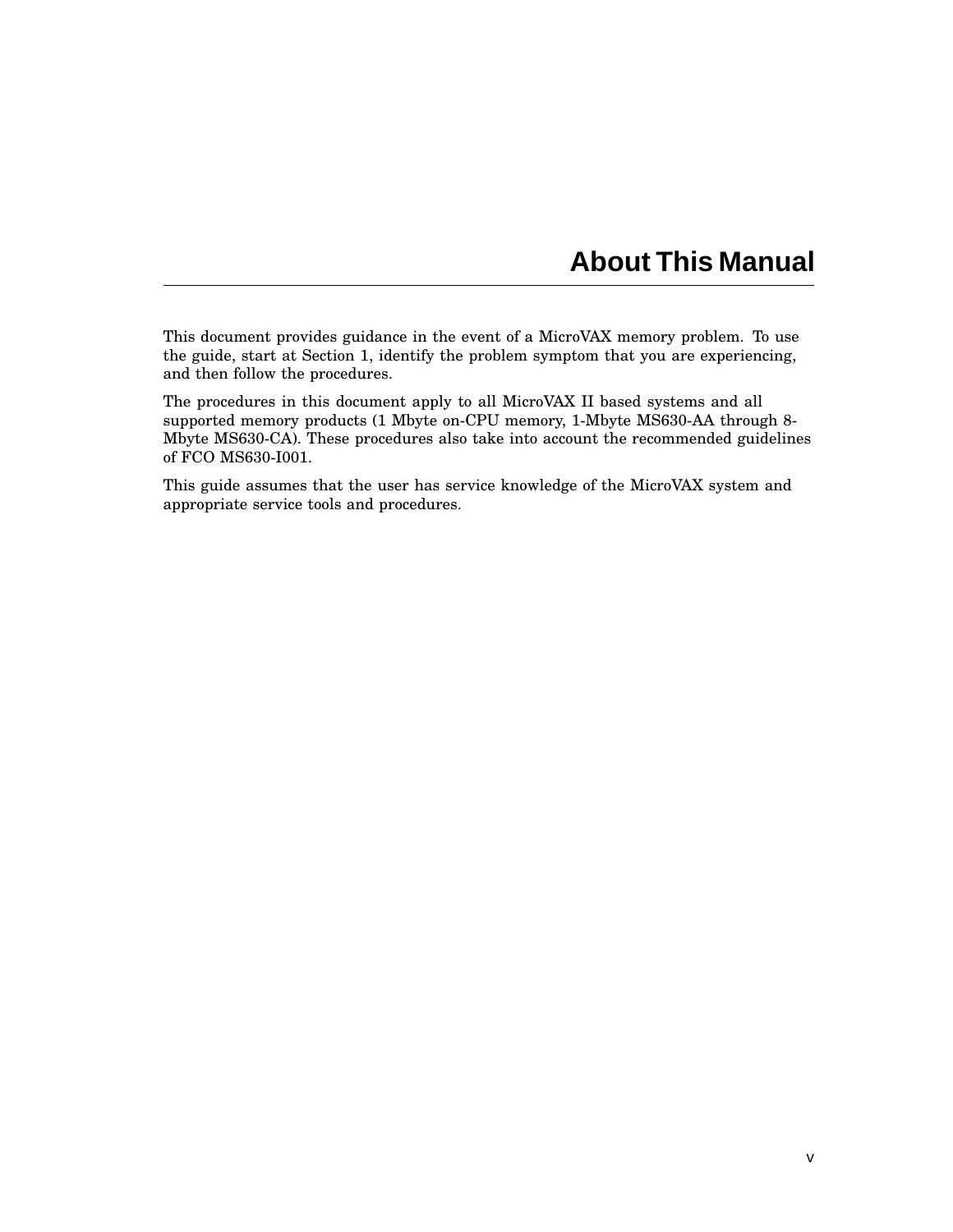## **1 START HERE**

## **1.1 Problem Symptom Determination**

Use Table 1 to determine the current symptom that your system is experiencing. Once the symptom has been determined, refer to the figure indicated in column 2.

### **NOTE**

**The symptoms are listed in order of priority. In the event that more than one of the following symptoms exist, follow the directions for the first symptom found (in order).**

| If this Symptom Exists $\dots$                        | Refer to this Figure |  |  |  |
|-------------------------------------------------------|----------------------|--|--|--|
| Fatal memory error in the ERRLOG                      | Figure 1             |  |  |  |
| Bad pages shown under the VMS/DCL SHOW MEMORY command | Figure 2             |  |  |  |
| Power-on self-test of the MDM diagnostic fails        | Figure 3             |  |  |  |

### **Table 1 Symptom Determination**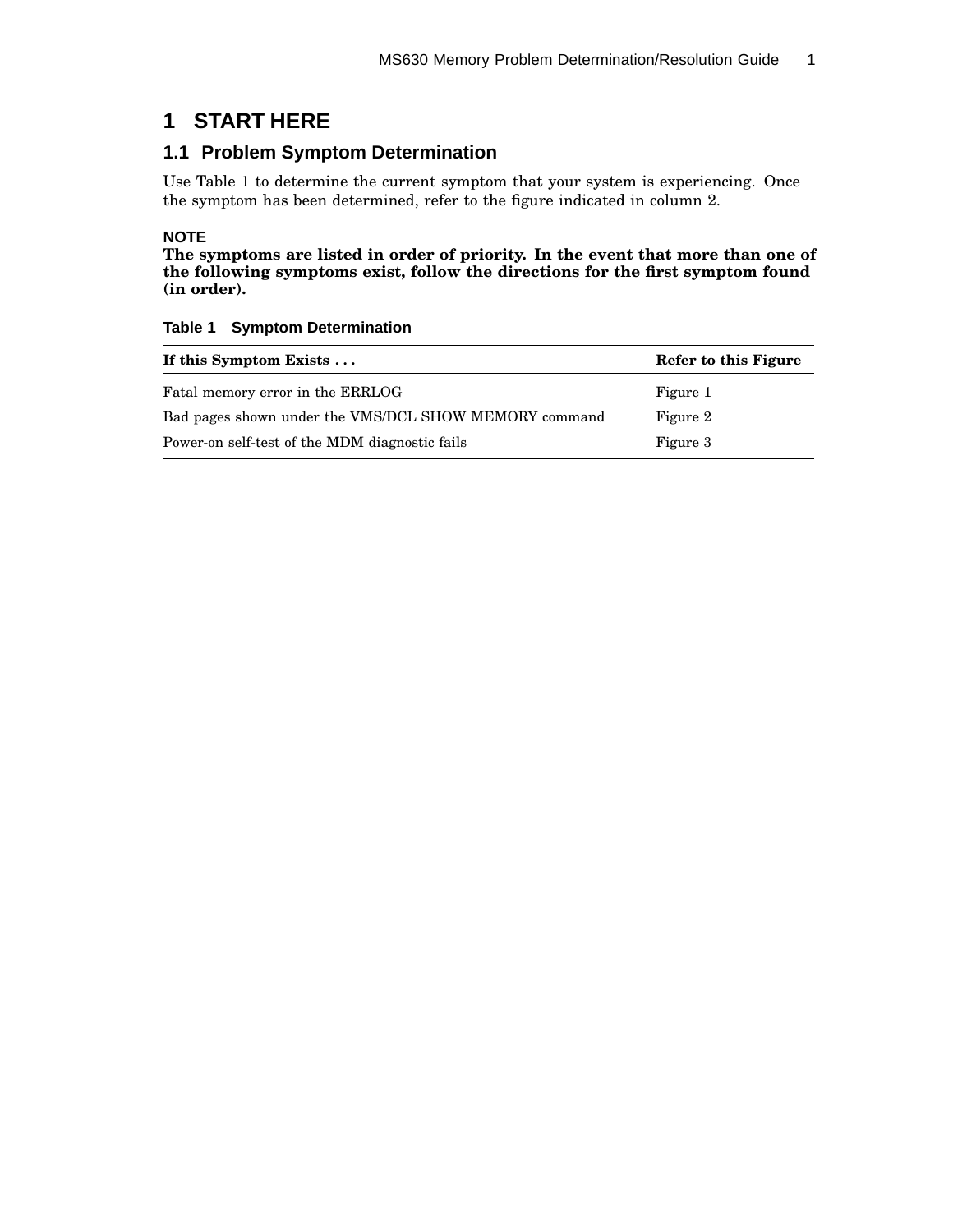

**Figure 1 Memory Parity Error Entry**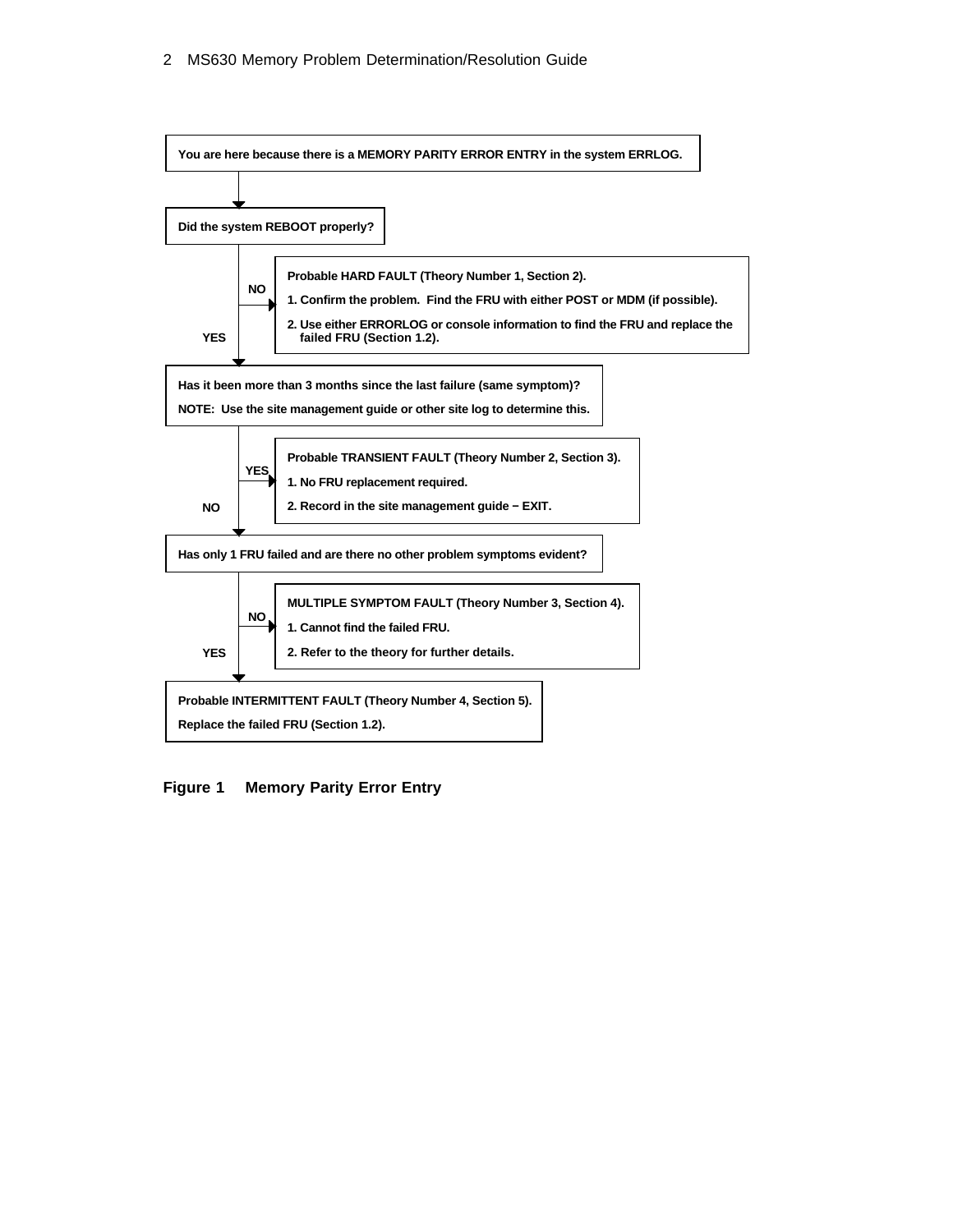

**Figure 2 Bad Pages Indicated Under SHOW MEMORY VMS/DCL**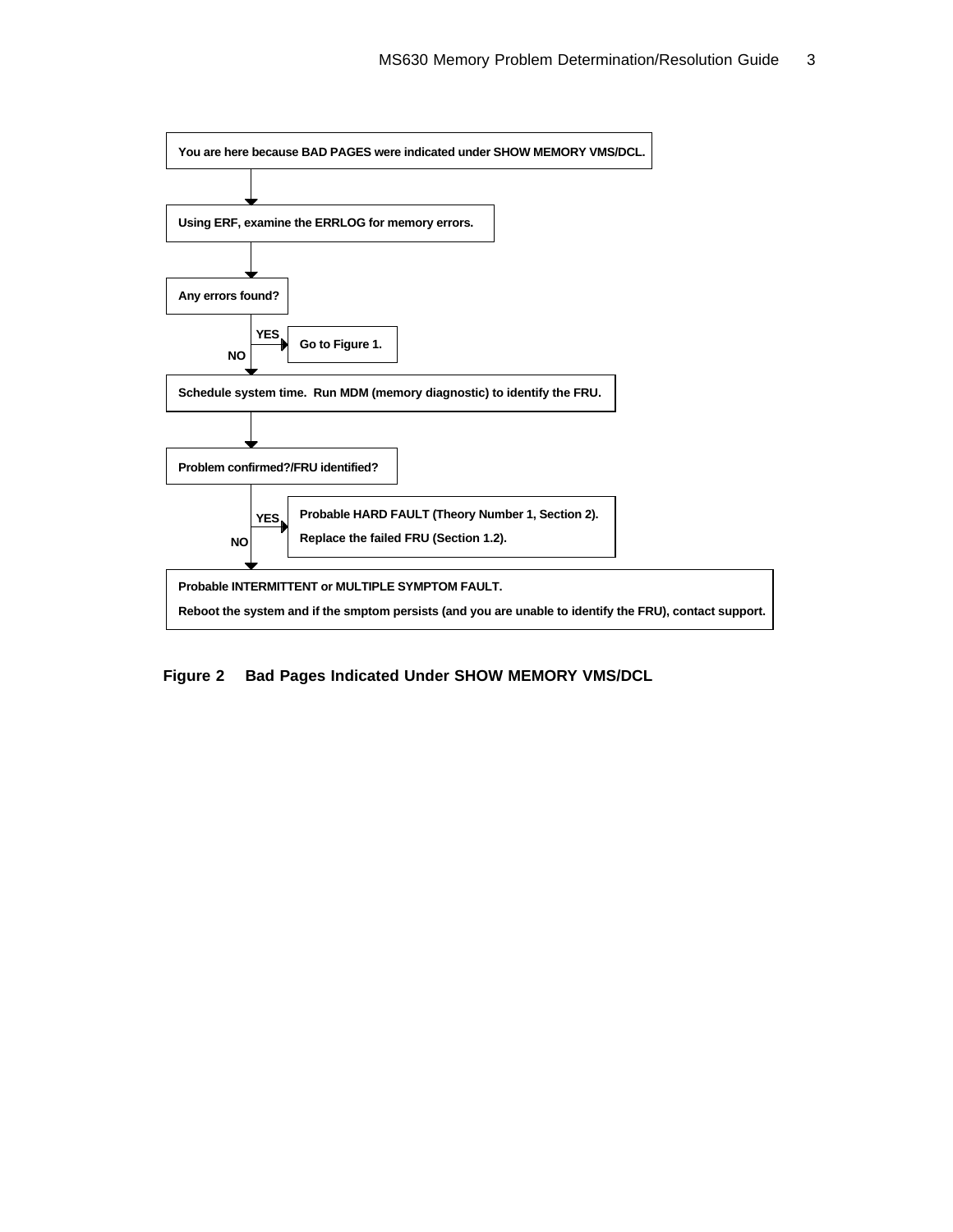

**Figure 3 Memory Error Detected While Running MDM or POST**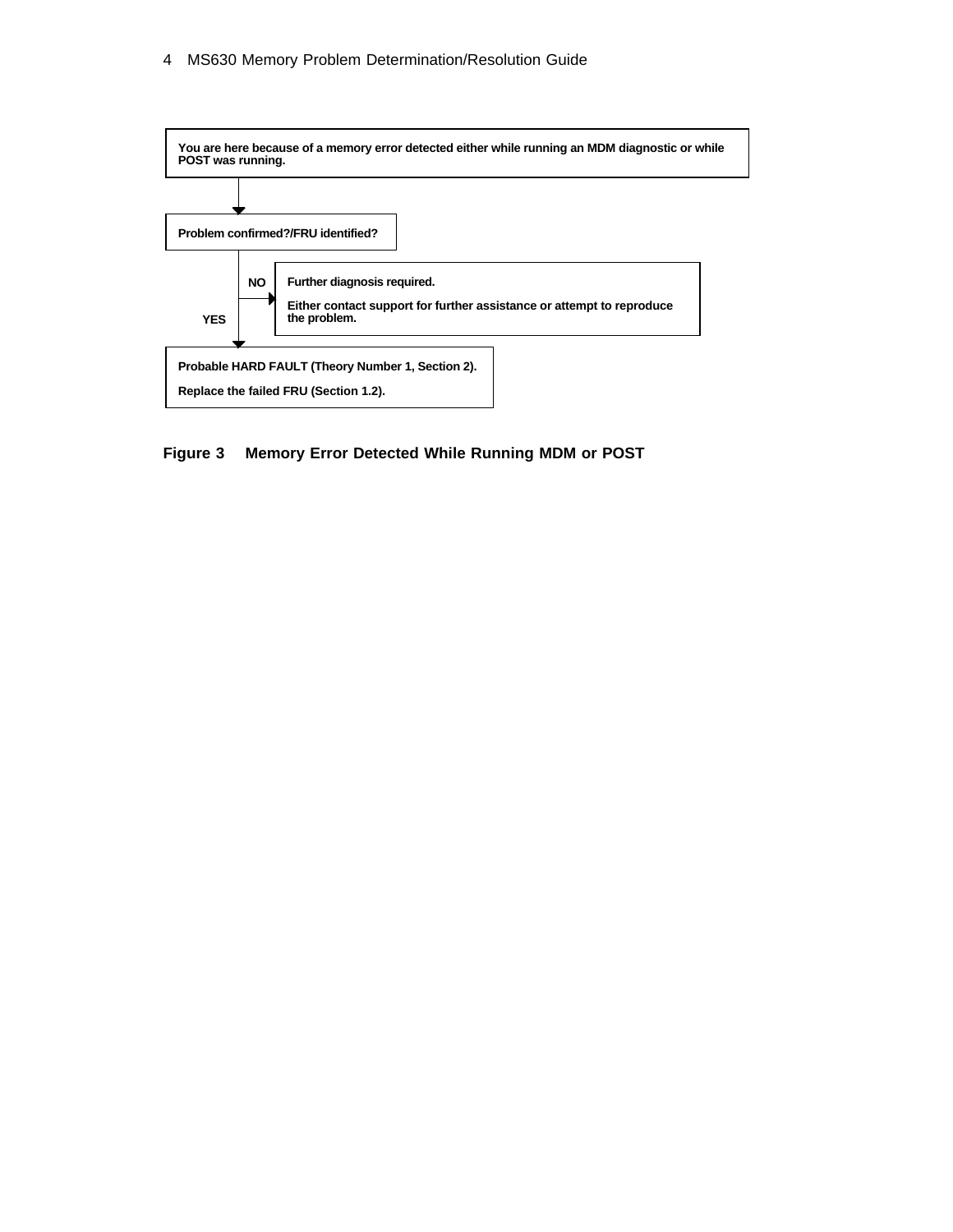## **1.2 FRU Replacement Procedures**

The following recommended procedures should be followed when FRU replacement of the memory module is necessary.

- 1. Identify/verify the FRU type (module number) and location (slot number).
- 2. Physically remove the FRU and install a spare FRU (same type) in its place. If the FRU is an M7609 (8-Mbyte MS630-C), verify that the spare is either revision A2 or C1. If not, then find one that is.
- 3. If a second memory array module is present in the system and it is an M7609 (8- Mbyte MS630-C), verify that it is either revision A2 or C1. If not, then acquire and install FCO MS630-I001, which involves the replacement of this module as well.
- 4. Power up the system. Verify that POST passes. Run one pass of the MDM diagnostics. Reboot the operating system and verify that the problem symptom does not recur.

## **1.3 Non-Conforming Material Tag**

After replacing an FRU, the module must be tagged prior to returning it to Logistics. The following information should be included on the repair tag to aid in module repair and tracking:

- Indicate whether or not the FRU problem was:
	- Hard (easily reproducible)
	- Intermittent (comes and goes)
- Indicate the method used to diagnose the failed FRU:
	- POST failure
	- MDM failure
	- VMS bad pages
	- Parity error (in the ERRLOG)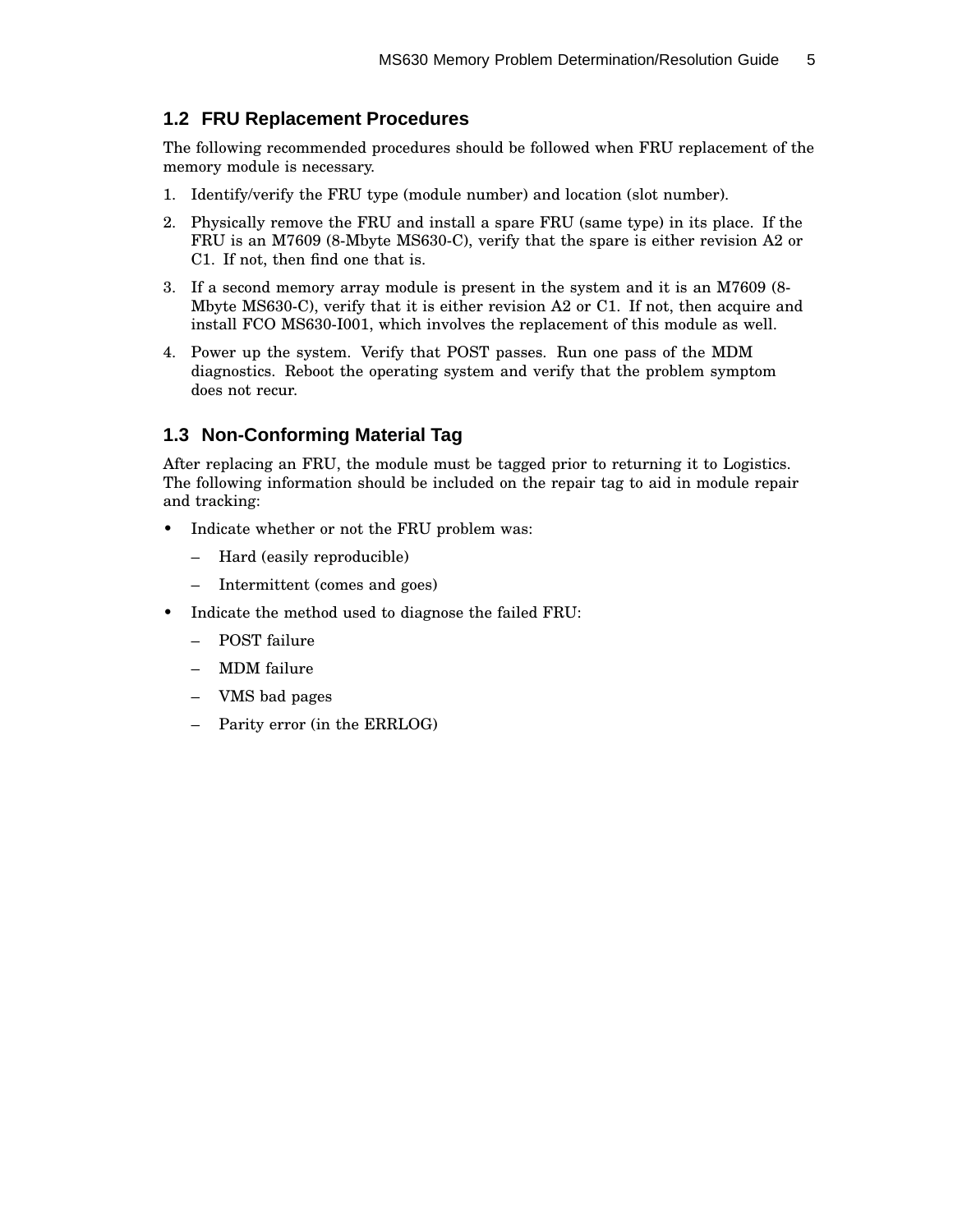## **2 HARD FAULT — THEORY NUMBER 1**

## **2.1 Theory Description**

This theory is valid if the fault is hard (reproducible). The underlying cause of such a fault is typically a physical component failure. If this class of fault is present, then it is quite likely that the memory array exhibits one or more of the following symptoms:

- MDM diagnostics fail
- VMS maps out bad pages when booted
- POST fails
- The system cannot boot successfully

## **2.2 Recommended Action**

Replace the failed FRU. In the comments field on the repair tag, indicate ''HARD FAULT, XXX FAILURE'', where XXX is the primary symptom (first item you encounter from the following list):

- 1. POST if POST failed
- 2. MDM if MDM failed (also fill out the diagnostic section on the repair tag)
- 3. VMS bad pages if bad pages mapped out
- 4. Parity error if the console/ERRLOG indicated this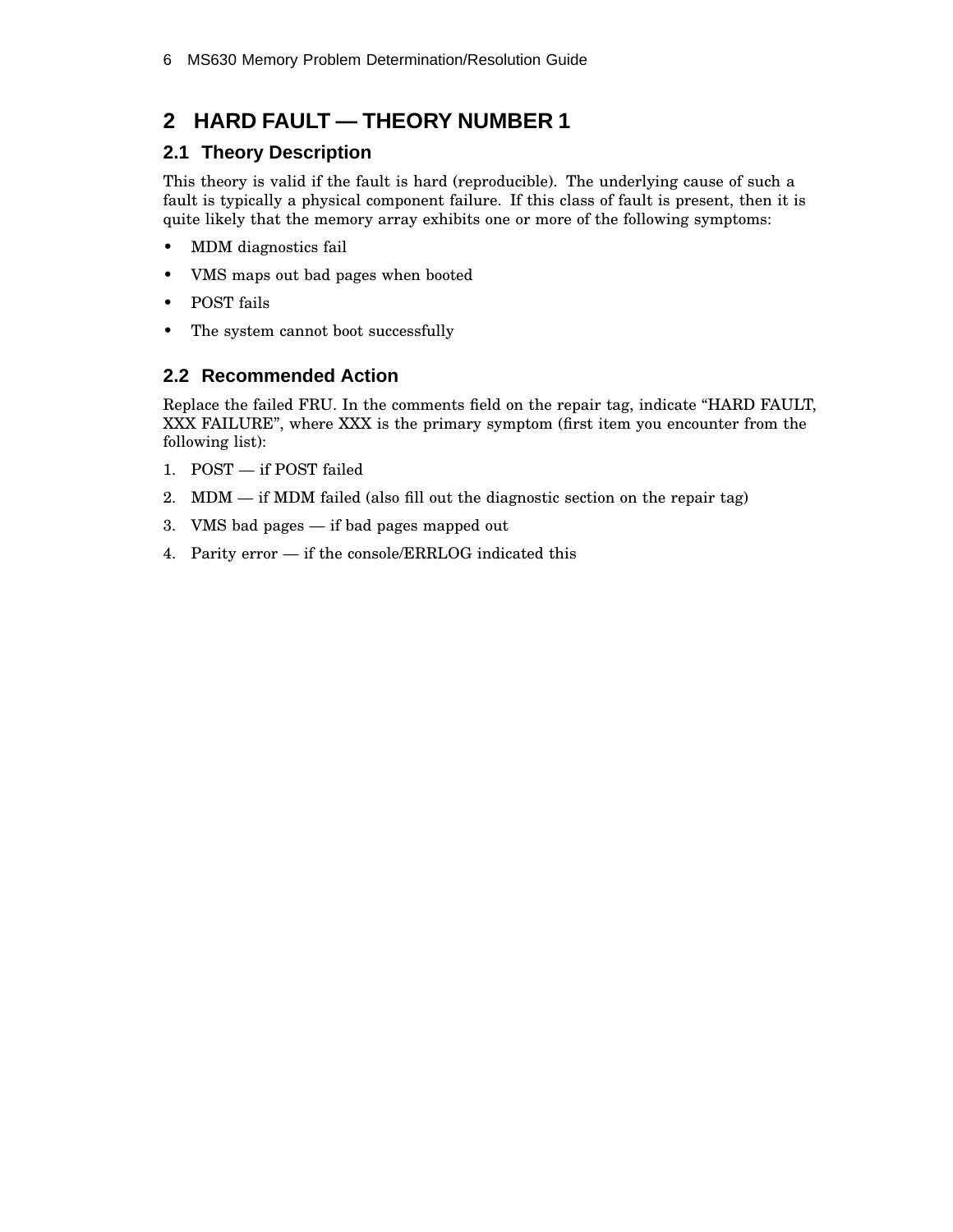## **3 TRANSIENT FAULT — THEORY NUMBER 2**

## **3.1 Theory Description**

This theory is valid when the parity error has been categorized as a transient event. In other words, the parity error happened only once and appears to be an isolated incident.

The most probable source of this failure is an alpha particle. An alpha particle is a minute, one-shot disturbance which inverts the contents of a single DRAM cell (in other words, changes a "1" to a "0" or vice versa). Once a cell is impacted by an alpha particle, it remains in the "inverted" state until the cell is re-written. Note that once the cell is re-written, all is OK (in other words, the fault is no longer present).

The alpha particle phenomenon is well known and documented and is experienced by all DRAM systems of all vendors. This failure mode is the most prominent for all MicroVAX memory parity errors as the rate of occurrence of this phenomenon is 100 times that of hard/reproducible DRAM faults.

From past experience and field data, it is possible for a MicroVAX II system (with a fully populated memory subsystem) to experience a transient memory fault once every 3 to 6 months (worse case). The actual rate is dependant upon system load (usage), memory access rates, and application.

## **3.2 Recommended Action**

As alpha particles inflict no permanent damage to a DRAM, repair is not necessary. Do not replace the FRU. Simply record the symptoms in the appropriate place (for example, the site management guide or the customer site log). The pertinent information recorded should include:

- Date/time of error
- Error description (for example, fatal memory error)
- FRU isolation information (slot 2 or 3)
- Diagnosis/theory (for example, transient as only one error)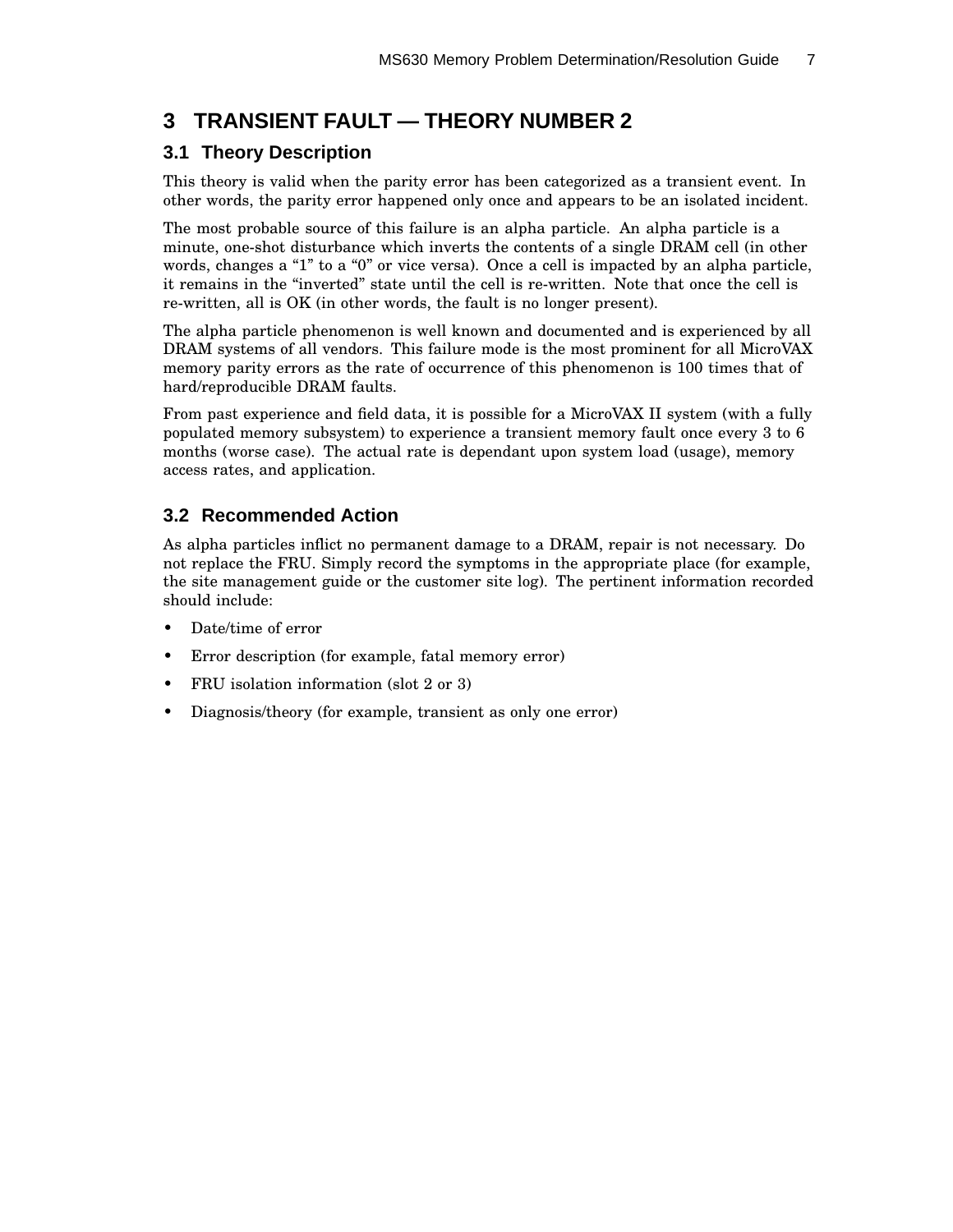## **4 MULTIPLE SYMPTOM FAULT — THEORY NUMBER 3**

## **4.1 Theory Description**

This theory is valid if either one or both of the following conditions exist:

- There is more than one problem symptom evident
- Multiple FRUs have failed

Due to the underlying complexity, it is not possible (and would be inaccurate) to find the failed FRU(s). However, the following are some guidelines for further diagnosis:

- If multiple FRUs fail, all exhibiting memory parity errors, then suspect a common component (for example, a cable or CPU module).
- If other problem symptoms are exhibited, focus on the earliest and/or common symptom.
- If something has recently been changed/installed in the system, consider that component.

## **4.2 Recommended Action**

Perform the additional manual diagnosis of all problem symptoms and/or contact the next level of support/service.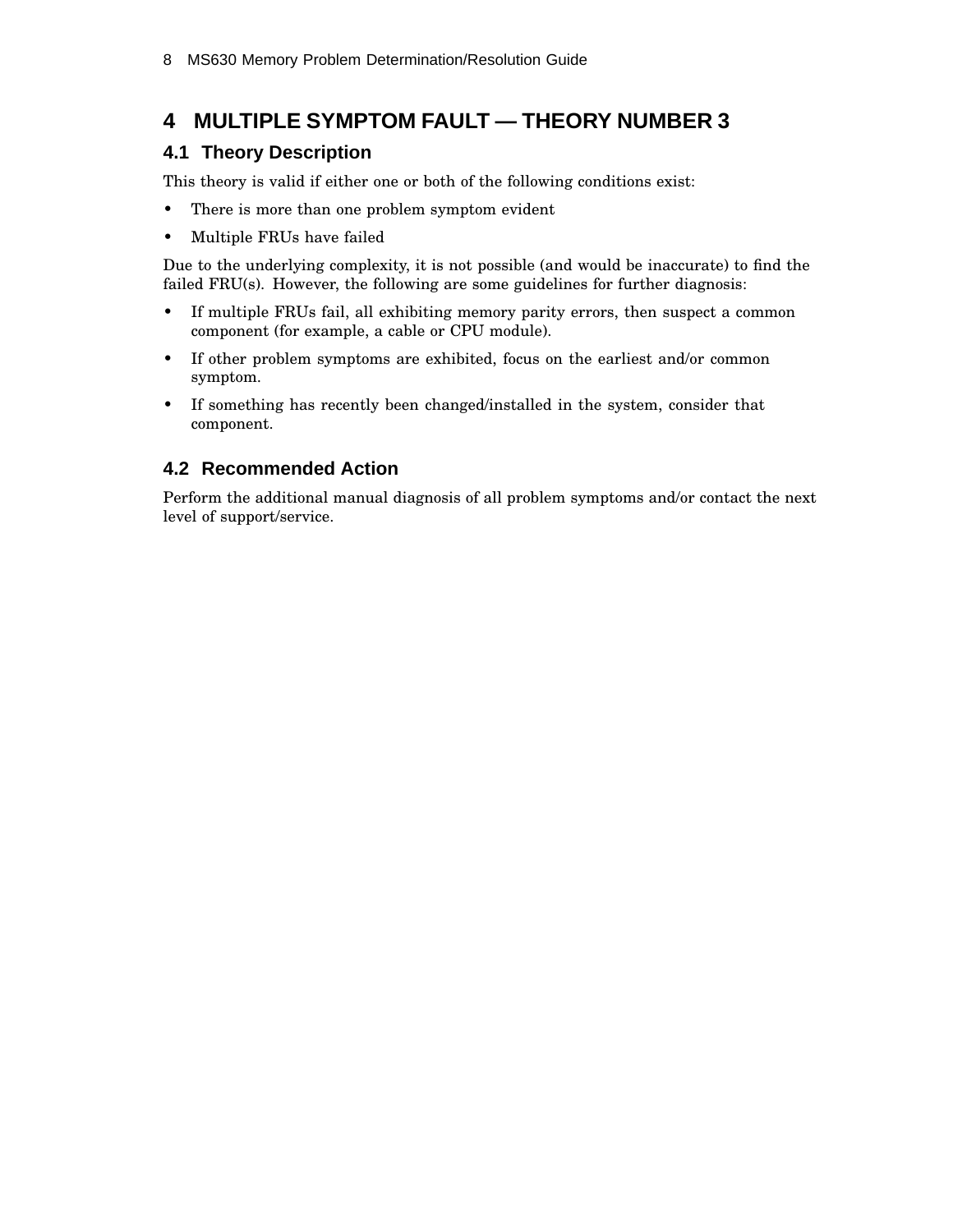## **5 INTERMITTENT FAULT — THEORY NUMBER 4**

## **5.1 Theory Description**

This theory is valid if the fault is recurring but not easily reproducible. The underlying cause of such a fault is typically a marginal physical component failure. If this class of fault is present, then it is quite likely that the memory array exhibits one or both of the following symptoms:

- System crashes periodically due to a memory parity error
- MDM diagnostics do NOT (probably) fail

## **5.2 Recommended Action**

Replace the failed FRU. In the comments field on the repair tag, indicate ''INTERMITTENT FAULT, XXX FAILURE'', where XXX is the primary symptom (first item you encounter from the following list):

- 1. POST if POST failed
- 2. MDM if MDM failed (also fill out the diagnostic section on the repair tag)
- 3. VMS bad pages if bad pages mapped out
- 4. Parity error if the console/ERRLOG indicated this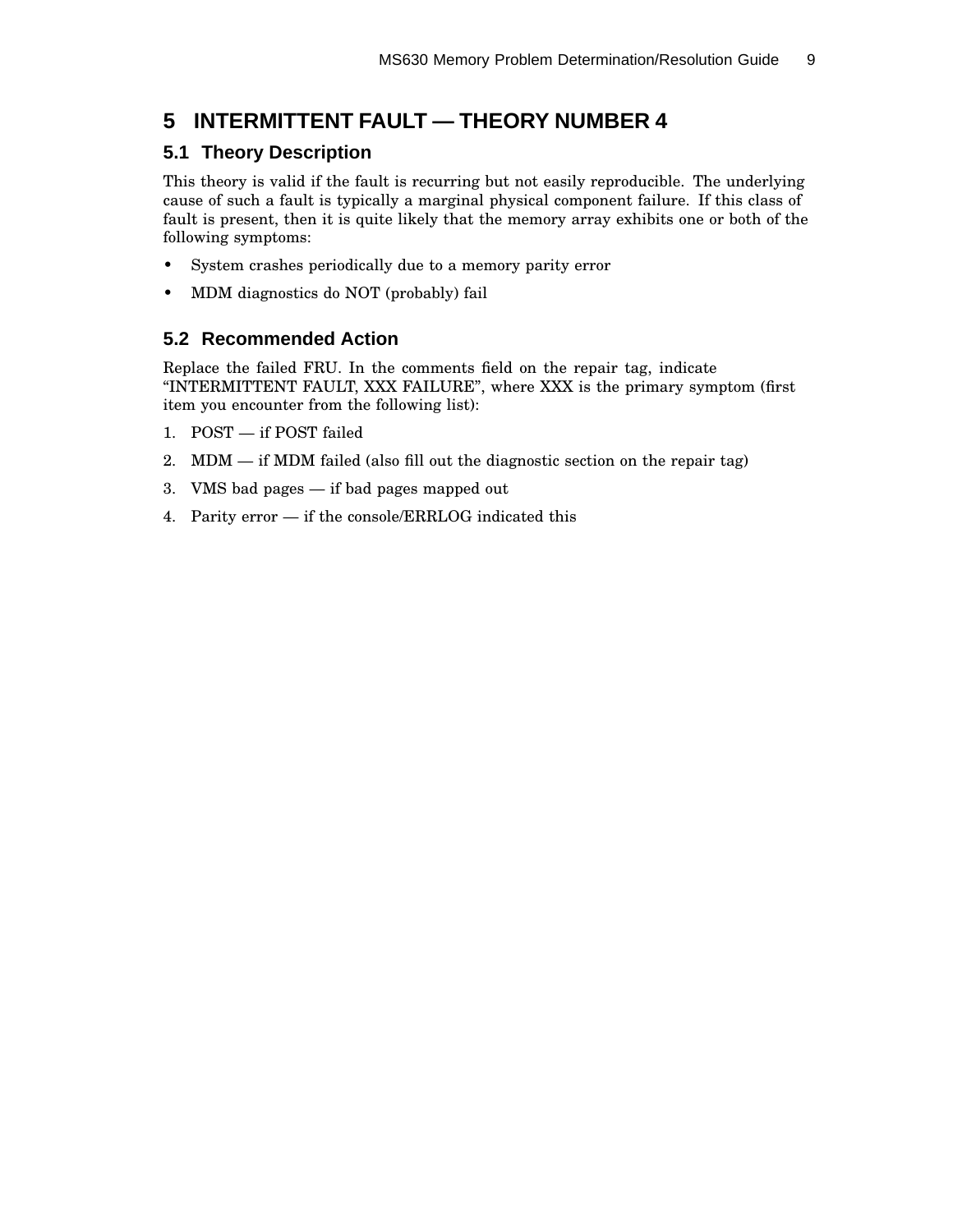## **Glossary**

The following terms used within this document are described below as they pertain to memory systems, faults, and errors.

#### **MEMORY SYSTEM TERMS**

#### **Alpha particle**

An alpha particle is a minute, one-shot disturbance which inverts the contents of a single DRAM cell (in other words, changes a "1" to a "2" or vice versa). The physical source of alpha particles is the DRAM packaging material.

### **Cell**

The basic unit of a DRAM. This element corresponds to one bit of storage. For example, a 1-Megabit DRAM contains 1,000,000 cells.

#### **DRAM**

Dynamic Random Access Memory. This is the basic physical component (IC) of a memory array module. For example, there are 288 DRAMs on the M7609 MS630-CA 8-Mbyte memory array module.

#### **Error**

An error occurs when the expected state deviates from the actual state. For example, if a parity check is made on a byte of information fetched from memory, and even parity is computed (we expect odd parity), then a parity error is the result.

#### **Fault**

The term fault is used to describe the underlying cause (or source) of an error. For example, if a parity error occurs, the underlying cause may be a physical component fault.

### **Parity**

Refers to a technique used to protect data storage. As implemented in the MicroVAX system, a spare (parity) bit is stored with every eight bits of data to aid in the detection of errors.